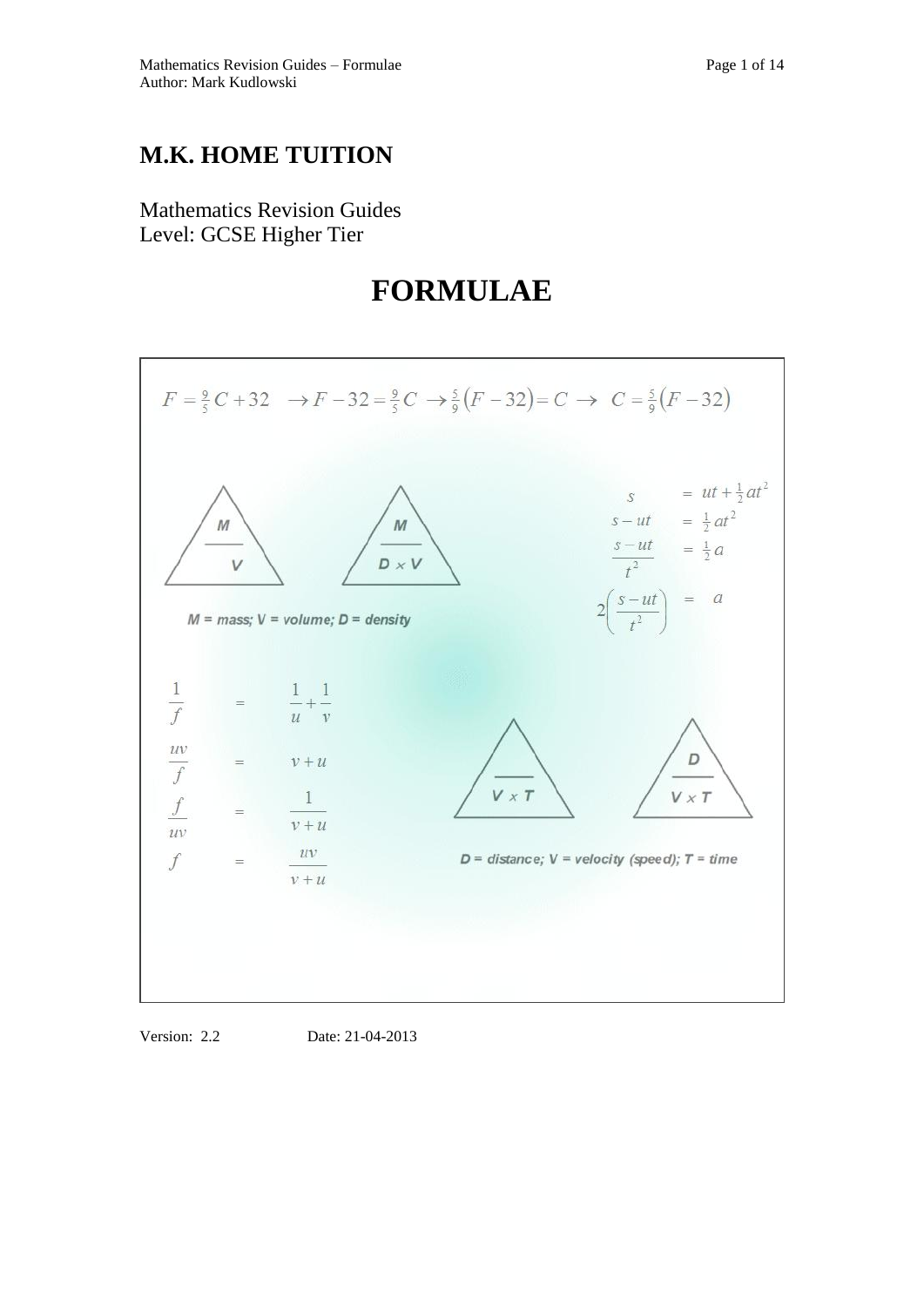A formula is a group of mathematical symbols, usually letters, expressing a relationship between quantities. Typically, a formula consists of a letter on the left-hand side and an expression on the righthand side, with an equality sign in between.

Take the relationship between mass, volume and density. Since we obtain the mass by multiplying the density by the volume, we can express this relationship as a formula

 $M = DV$  where *M* represents mass, *D* represents density and *V* represents volume.

**Example (1) :** The formula for the area *A* of a trapezium is  $A = \frac{1}{2}(a+b)h$ where *a* and *b* are the parallel sides and *h* is the vertical height of the trapezium.

Find the area *A* of the trapezium where  $a = 7$  cm,  $b = 13$  cm and  $h = 6$ cm.

Substituting for *a*, *b* and *h* we have  $A = \frac{1}{2}(7 + 13) \times 6 = 60 \text{ cm}^2$ .

Written this way, the formula is ideal for finding *A* when *a, b* and *h* are known. The answer to the last question was simply obtained by substituting values. The subject of the formula is *A*, it being the only term on the left-hand side.

# **Changing the formula subject.**

**Example (1a)**: A trapezium has an area of 54 cm<sup>2</sup>, a vertical height of 9 cm, and one of its parallel sides 7 cm long. Find the length of the other parallel side.

We are thus required to use the formula to find *b* where  $A = 54$ ,  $h = 9$  and  $a = 7$ . We could substitute for *A*, *a* and *h* in the original formula  $A = \frac{1}{2}(a+b)h$  to obtain the equation  $\frac{1}{2}(7 + b) \times 9 = 54$ , rearrange the terms and solve for *b*.

However, this chapter is about formulae, so we shall take the approach of rearranging the formula by changing the subject from *A* to *b.*

The rules for changing the subject of a formula are the same as those for equations - just perform the same arithmetic on both sides.

**Importantly, the subject must end up entirely on one side of the formula - you cannot have it referred to on both !**

| $\boldsymbol{A}$   |                | $\frac{1}{2}(a+b)h$ |                                                   |
|--------------------|----------------|---------------------|---------------------------------------------------|
| 2A                 |                | $(a+b)h$            | Double both sides to get rid of the $\frac{1}{2}$ |
| 2A                 | $=$ $-$        | $a+b$               | Divide both sides by $h$                          |
| $\frac{1}{h}$      |                |                     |                                                   |
| $\frac{2A}{h} - a$ | $\alpha = 1$ . | h                   | Subtract <i>a</i> from both sides                 |
|                    |                |                     |                                                   |

The formula  $b = \frac{271}{1} - a$ *h*  $b = \frac{2A}{A} - a$  now has *b* as its subject after exchanging left and right-hand sides. It is now just a matter of substitution to find *b* where  $A = 54$ ,  $h = 9$  and  $a = 7$ .

Hence the length of the other parallel side of the trapezium, *b*, is  $\frac{2 \times 34}{8} - 7 = 5$ 9  $\frac{2 \times 54}{2} - 7 = 5$  cm.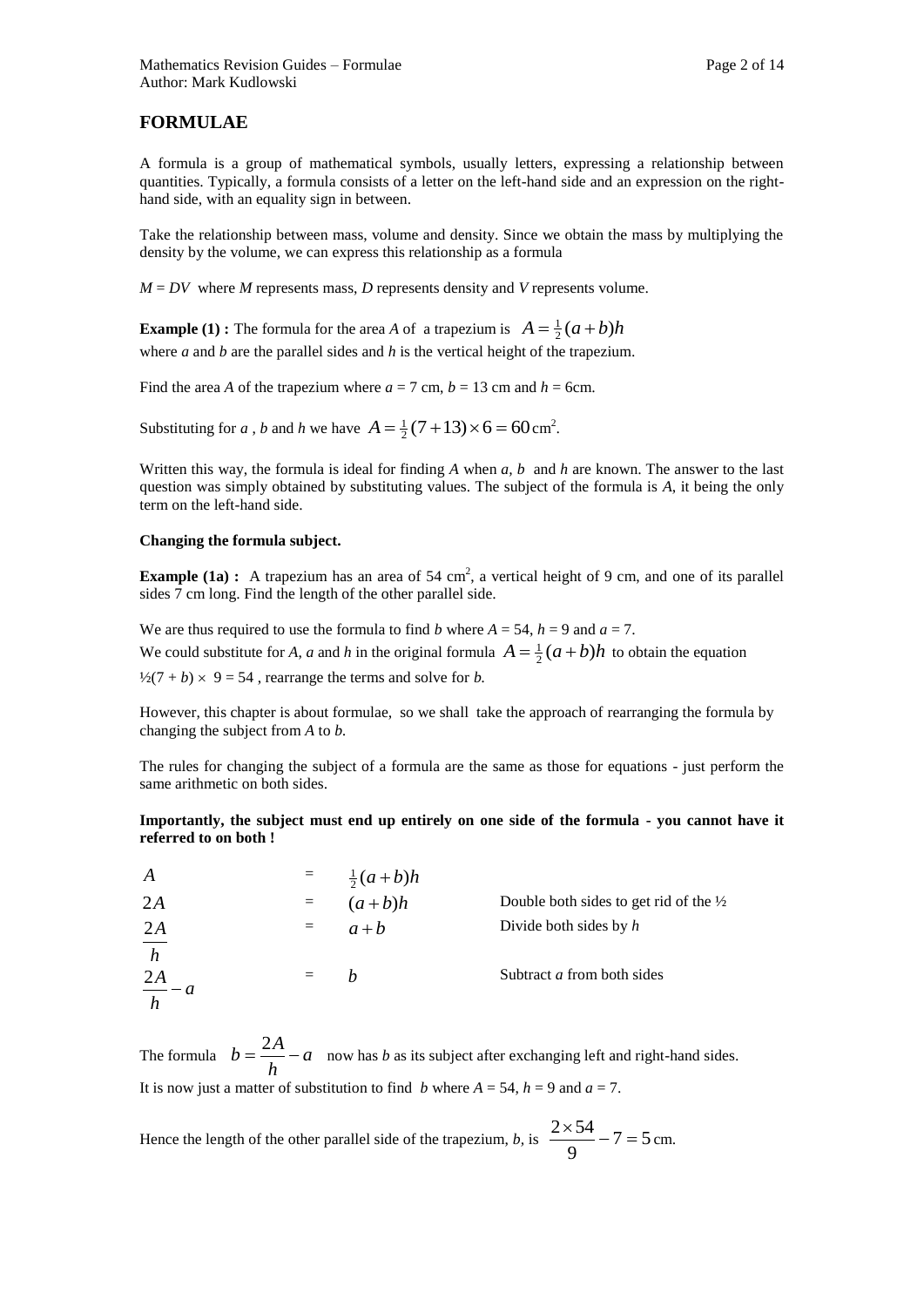Mathematics Revision Guides – Formulae Page 3 of 14 Author: Mark Kudlowski

**Example (2)** : In the formula  $s = ut + \frac{1}{2}at^2$  $s = ut + \frac{1}{2}at$ find *s* when  $t = 5$ ,  $u = 10$  and  $a = 2$ .

The solution is  $s = (10 \times 5) + (\frac{1}{2})(2)(5^2) = 75$ 

#### **Example (2a).**

Supposing we wanted to find *a*, given that  $s = 114$ ,  $t = 6$  and  $u = 10$ . This would require rearranging the formula by changing the subject from *s* to *a.*

| S                   | $=$ $-$ | $ut + \frac{1}{2}at^2$ |                                          |
|---------------------|---------|------------------------|------------------------------------------|
| $s - ut$            | $=$     | $\frac{1}{2}at^2$      | Subtract <i>ut</i> from both sides       |
| $2(s-ut)$           | $=$     | $at^2$                 | Double both sides to remove the fraction |
| $\frac{2(s-ut)}{s}$ | $=$     | a                      | Divide both sides by $t^2$               |

The same formula, but rearranged to make *a* the subject, is  $a = \frac{2\sqrt{3}}{12}$  $2(s - ut)$ *t*  $\frac{s - ut}{2}$ .

The value of *a* can then be found by simple substitution :  $a = \frac{2(114-00)}{24} = 3$ 36  $\frac{2(114-60)}{2}$ 

This method cannot be used to make *t* the subject of the formula - this is why.

| $\mathcal{S}$ |           | $=$ $ut + \frac{1}{2}at^2$ |                                          |
|---------------|-----------|----------------------------|------------------------------------------|
| $s - ut$      | $=$       | $\frac{1}{2}at^2$          | Subtract <i>ut</i> from both sides       |
| $2(s-ut)$     | $=$       | $at^2$                     | Double both sides to remove the fraction |
| $2(s-ut)$     | $=$ $t^2$ |                            | Divide both sides by $a$                 |
| а             |           |                            |                                          |

It is impossible to go further, because *t* is still there on both sides of the formula. No manipulation can isolate *t* on to one side only. Dividing both sides by *t* also leads to a dead end.

(There is a way of making *t* the subject of the formula, but it involves other methods).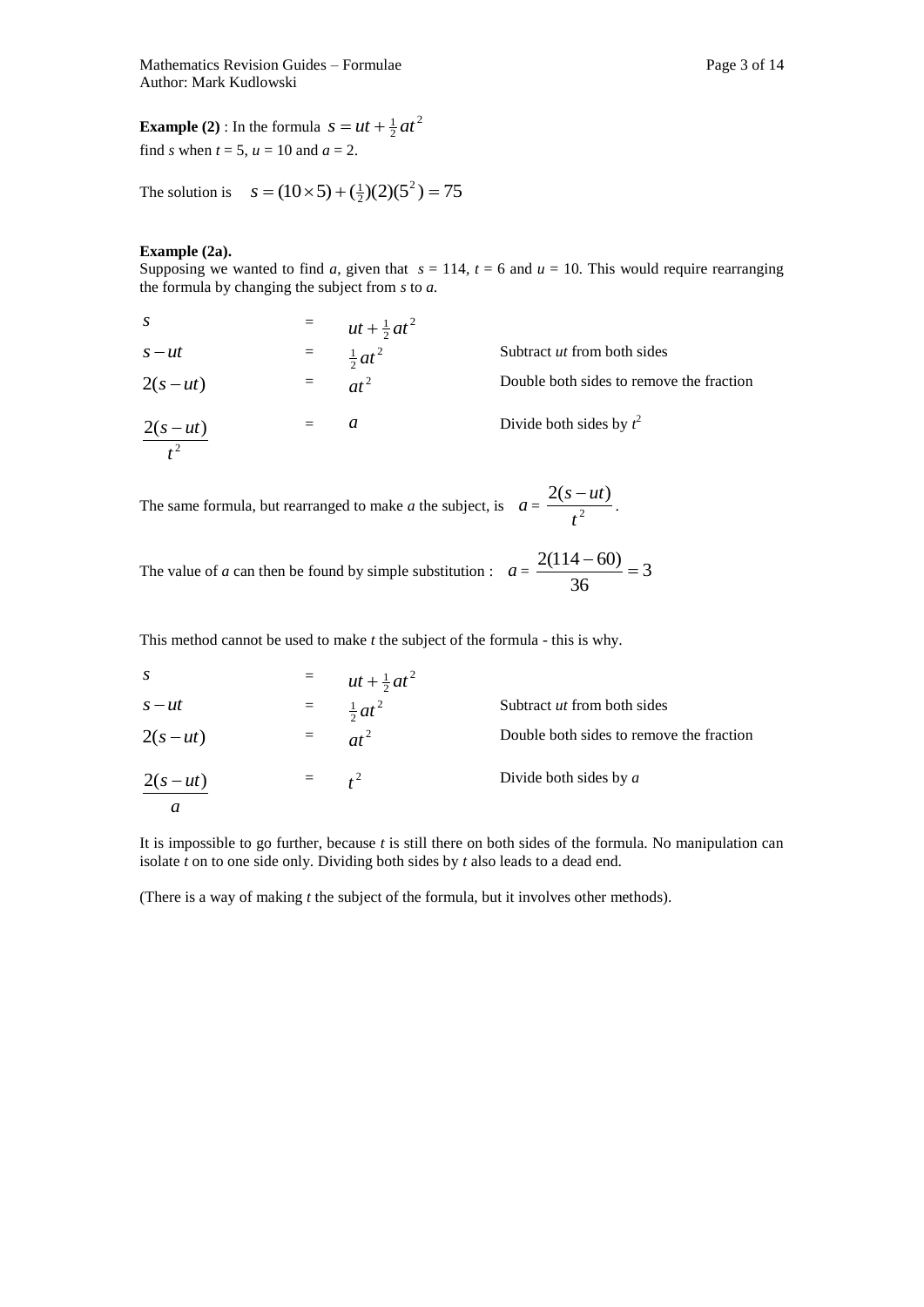# **Example (3) :** Rewrite the formula

$$
\frac{1}{u} + \frac{1}{v} = \frac{1}{f}
$$

with *f* as the subject, but without nested fractions.

One method of rearranging the formula is :

| $\frac{1}{f}$  |     | $- + -$<br>$\boldsymbol{u}$<br>$\mathcal V$                    |                                                                 |
|----------------|-----|----------------------------------------------------------------|-----------------------------------------------------------------|
| $rac{uv}{f}$   |     | $\frac{uv}{v} + \frac{uv}{w} = v + u$<br>$\boldsymbol{u}$<br>ν | Multiply both sides by $uv$ to perform the<br>fraction addition |
| $\overline{f}$ |     |                                                                | Take reciprocals of both sides                                  |
| uv<br>$\int$   | $=$ | $u + v$<br>uv<br>$u + v$                                       | Multiply both sides by $uv$                                     |

The required formula, after rearrangement, is  $f = \frac{dv}{u+v}$  $f = \frac{uv}{u}$  $^{+}$  $=$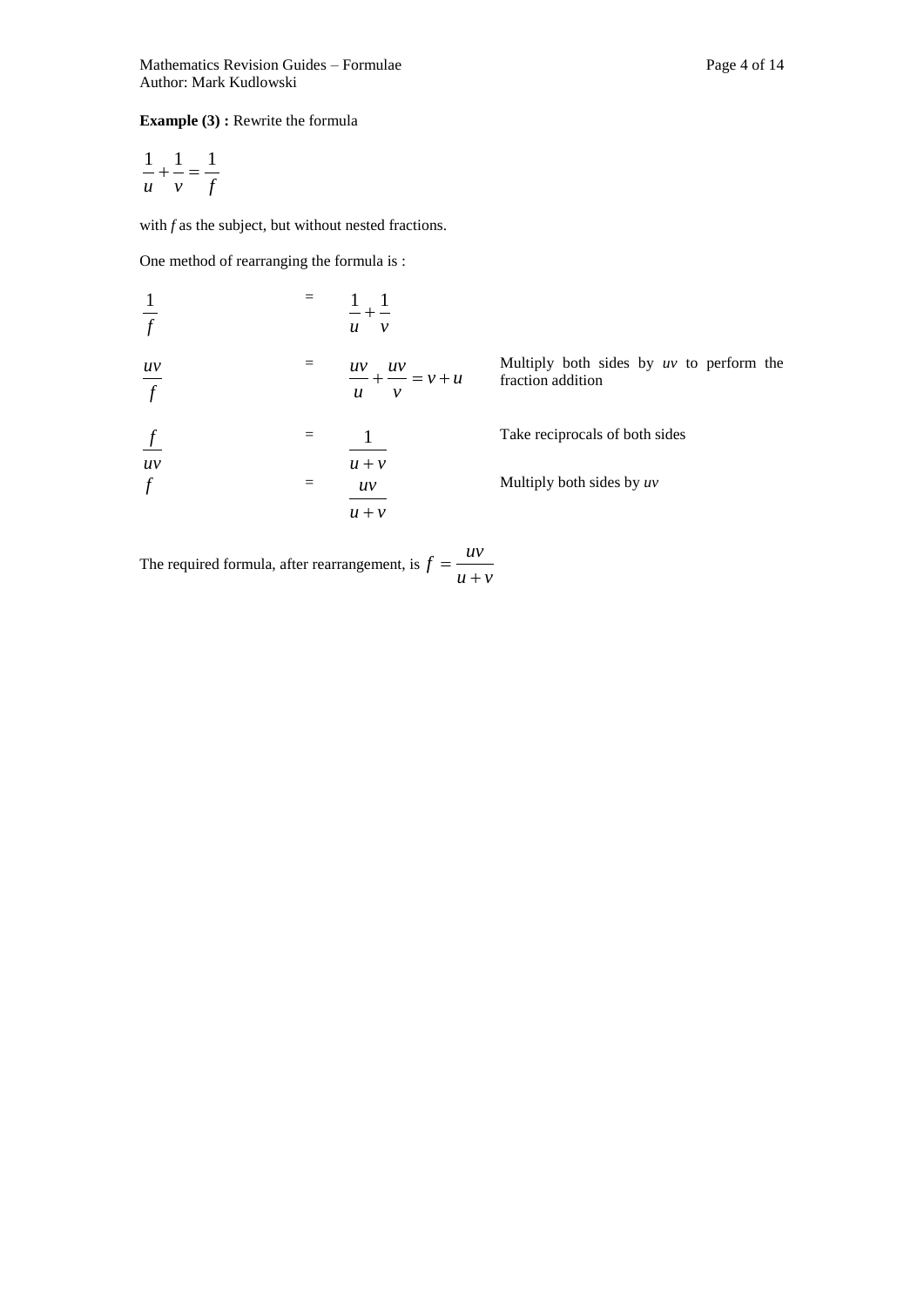**Example (4):** Rewrite the formula

$$
v^2 = u^2 + 2as
$$

making *u* the subject, and allowing for negative values of *u*.

$$
u2 + 2as = v2
$$
  
\n
$$
u2 = v2 - 2as
$$
  
\n
$$
u = \pm \sqrt{v2 - 2as}
$$

Subtract 2*as* from both sides.

Take square root of both sides, **but include positive and negative values if the question requests it.**

The rewritten formula is  $u = \pm \sqrt{v^2 - 2as}$ 

Beware of cases where square roots of both sides need to be taken.

# **Example (5) (Harder):**

Make *x* the subject of the formula  $y = \frac{x^2 + 3x^2}{1 - x^2}$  $y = \frac{x+a}{x}$  $\overline{a}$  $=\frac{x+}{1}$  $\frac{1}{1-x}$ .

The algebra is slightly harder here.

| $\mathcal{Y}$     |     | $x + a$<br>$1-x$ |                              |
|-------------------|-----|------------------|------------------------------|
| $y(1-x)$          |     | $x + a$          | Multiply both sides by $1-x$ |
| $y - xy$          | $=$ | $x + a$          | Expand the LHS               |
|                   | $=$ | $x + xy + a$     | Bring $x$ -terms to RHS      |
|                   | $=$ | $x + xy$         | Bring non- $x$ terms to LHS  |
| $y-a$<br>$y-a$    | $=$ | $x(1+y)$         | Factor $x$ from RHS          |
|                   | $=$ | $\chi$           | Divide both sides by $1+y$   |
| $\frac{y-a}{1+y}$ |     |                  |                              |

The required formula, after rearrangement, is  $x = \frac{y}{1+y}$  $x = \frac{y - a}{a}$  $\ddot{}$  $=\frac{y-}{y}$ 1

We had had to collect *x–*terms to one side in order to take *x* out as a factor, and hence make it the formula subject.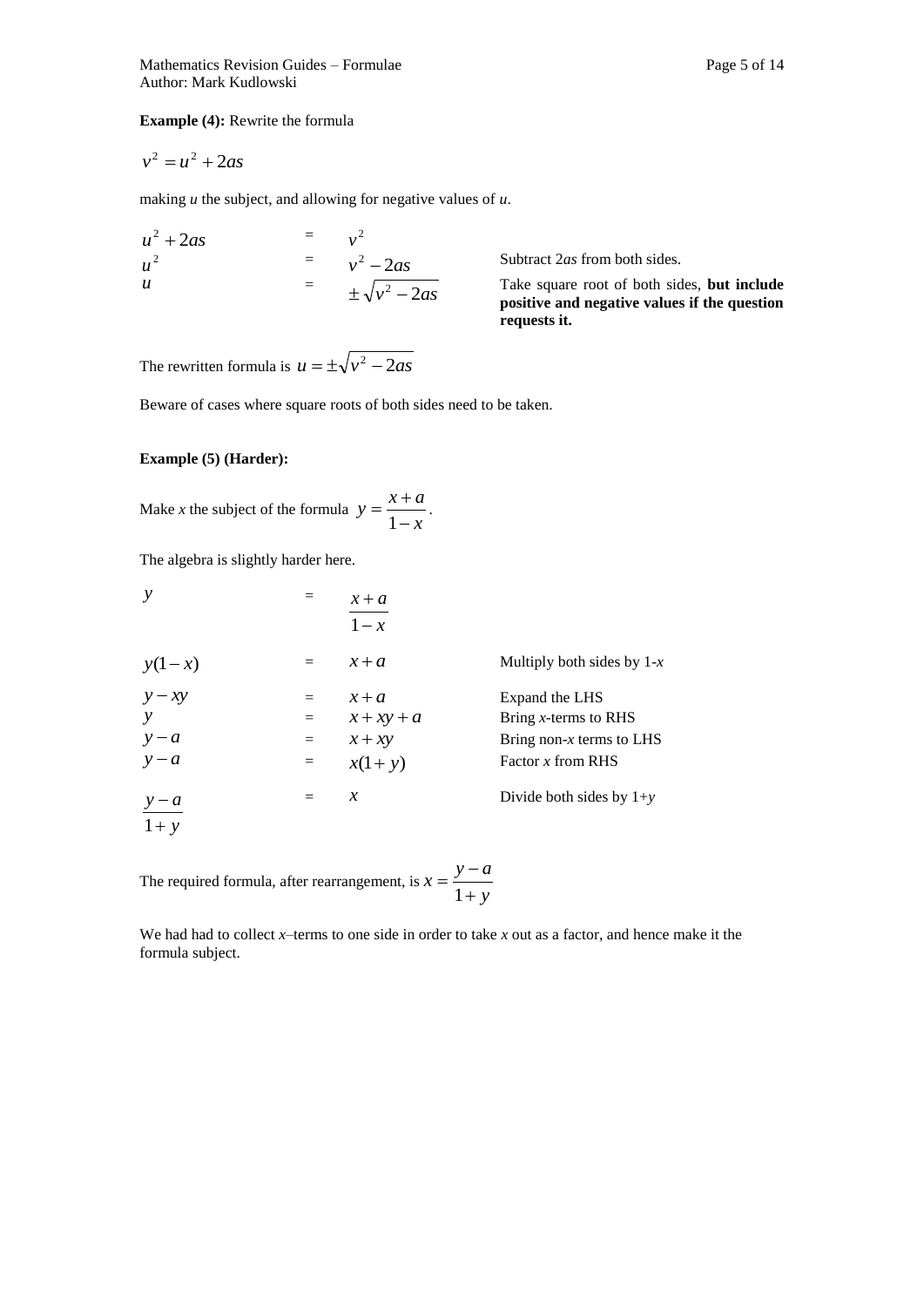## **Example (6) (Harder):**

An experiment was carried out to determine the acceleration due to gravity, *g.* A piece of string 0.5 m long with a bob towards its end was set into motion like a pendulum and the time taken for it to complete 50 oscillations was measured at 71.2 seconds.

Calculate the value of *g* to 3 figures, given that the formula relating a pendulum's period and its length is

*g*  $t = 2\pi \sqrt{\frac{l}{n}}$ , where *t* is the period (time to complete 1 oscillation in seconds) and *l* is the length of the

pendulum in metres.

Here,  $l = 0.5$ ,  $t = 71.3/50 = 1.424$ , and  $\pi = 3.142$  (use 4 figures for working)

The formula must be rewritten so that *g* is the subject:

| $2\pi$<br>g     |                                             |                                |
|-----------------|---------------------------------------------|--------------------------------|
| $\sqrt{g}$      | t<br>$\overline{2\pi}$                      | Divide both sides by $2\pi$ .  |
| g               |                                             | Square both sides              |
| $\underline{g}$ | $\frac{4\pi^2}{4\pi^2}$<br>$\overline{t^2}$ | Take reciprocals of both sides |
| g               | $4\pi^2 l$<br>$\overline{t^2}$              | Multiply both sides by l       |

Therefore,  $g = \frac{m}{l^2}$  $4\pi^2$ *t*  $g = \frac{4\pi^2 l}{r^2}$ , and the values for *l* and *t* can be substituted directly into the formula. 9.74 1.424  $4 \times 3.142^2 \times 0.5$ 2 2  $g = \frac{4 \times 3.142^2 \times 0.5}{4 \times 0.23}$ 

to 3 figures.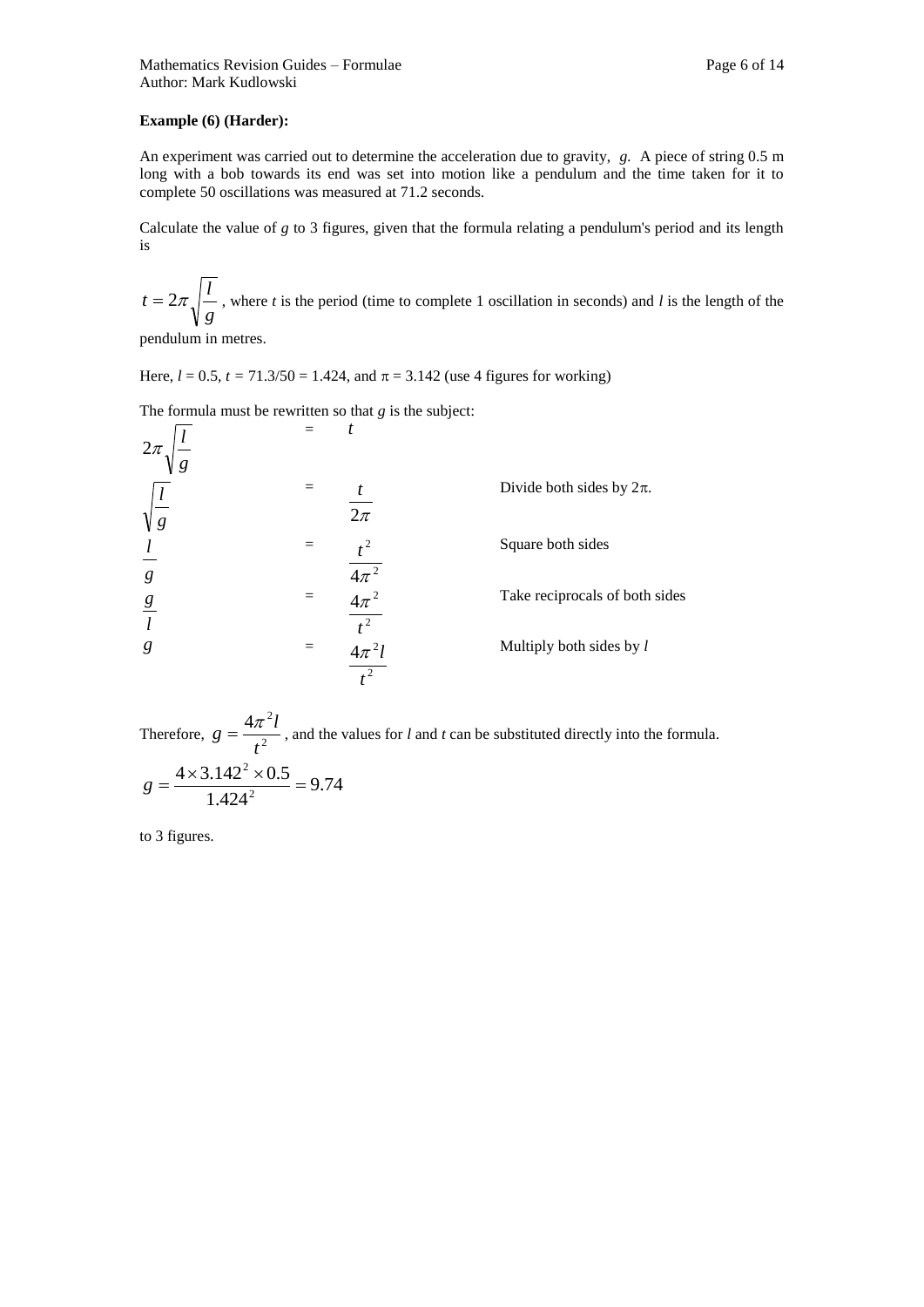#### **Finding a formula from requirements.**

**Example (7):** Weather forecasts in the USA use the Fahrenheit scale for temperature, and the rule for converting temperature readings from Fahrenheit to Celsius temperature is

"Subtract 32, then divide by 1.8".

Rewrite this rule as a formula, and use it to convert 77°F to the Celsius scale.

Firstly, we choose letter symbols, say *F* to represent the Fahrenheit temperature and *C* to represent Celsius.

Starting with  $F$ , we subtract 32 to obtain  $F - 32$ . Then we divide by 1.8 to complete the formula

$$
C = \frac{(F-32)}{1.8}
$$
. Substituting  $F = 77$  gives  $C = \frac{(77-32)}{1.8} = \frac{45}{1.8} = 25$ .

 $77^{\circ}$ F = 25 $^{\circ}$ C.

**Example (8):** Deduce a formula which converts a temperature in Celsius to one in Fahrenheit, by changing the formula subject. Use the result to convert 15°C to the Fahrenheit scale.

| $\mathcal{C}_{0}^{(n)}$ | $C - \frac{(F - 32)}{2}$ |                            |
|-------------------------|--------------------------|----------------------------|
| 1.8C                    | $=$ $F - 32$             | Multiply both sides by 1.8 |
| $1.8C + 32$             |                          | Add 32 to both sides       |
|                         | F                        |                            |

The formula to convert Celsius to Fahrenheit temperature is therefore  $F = 1.8C + 32$ .

Substituting  $C = 15$  gives  $F = (1.8 \times 15) + 32 = 27 + 32 = 59$ .

 $\therefore$  15°C = 59°F.

**Example (9):** A bank offers to exchange pounds sterling for euros. If the market euro rate is currently  $£1 = £1.16$ , i) write a formula that connects the pounds spent with euros received, and hence find out how many euros can be obtained for £150, and ii) write a formula to convert euros back to sterling at the same rate, and hence convert  $\epsilon$ 203 back to sterling.

Let *P* denote the number of pounds spent and *E* the number of euros received.

i) Since £1 =  $\epsilon$ 1.16, the required formula is  $E = 1.16P$ . Substituting  $P = 150$ , £150 will be converted into  $1.16 \times 150$  euros, or €174.

ii) Since  $E = 1.16P$ , the formula can be rewritten with *P* as the subject by dividing both sides by 1.16.

Hence 1.16*P* = *E*, and dividing by 1.16 gives  $P = \frac{E}{1.16}$ . Thus,  $\epsilon$ 203 =  $\text{£} \frac{203}{1.16} = \text{£}175$ .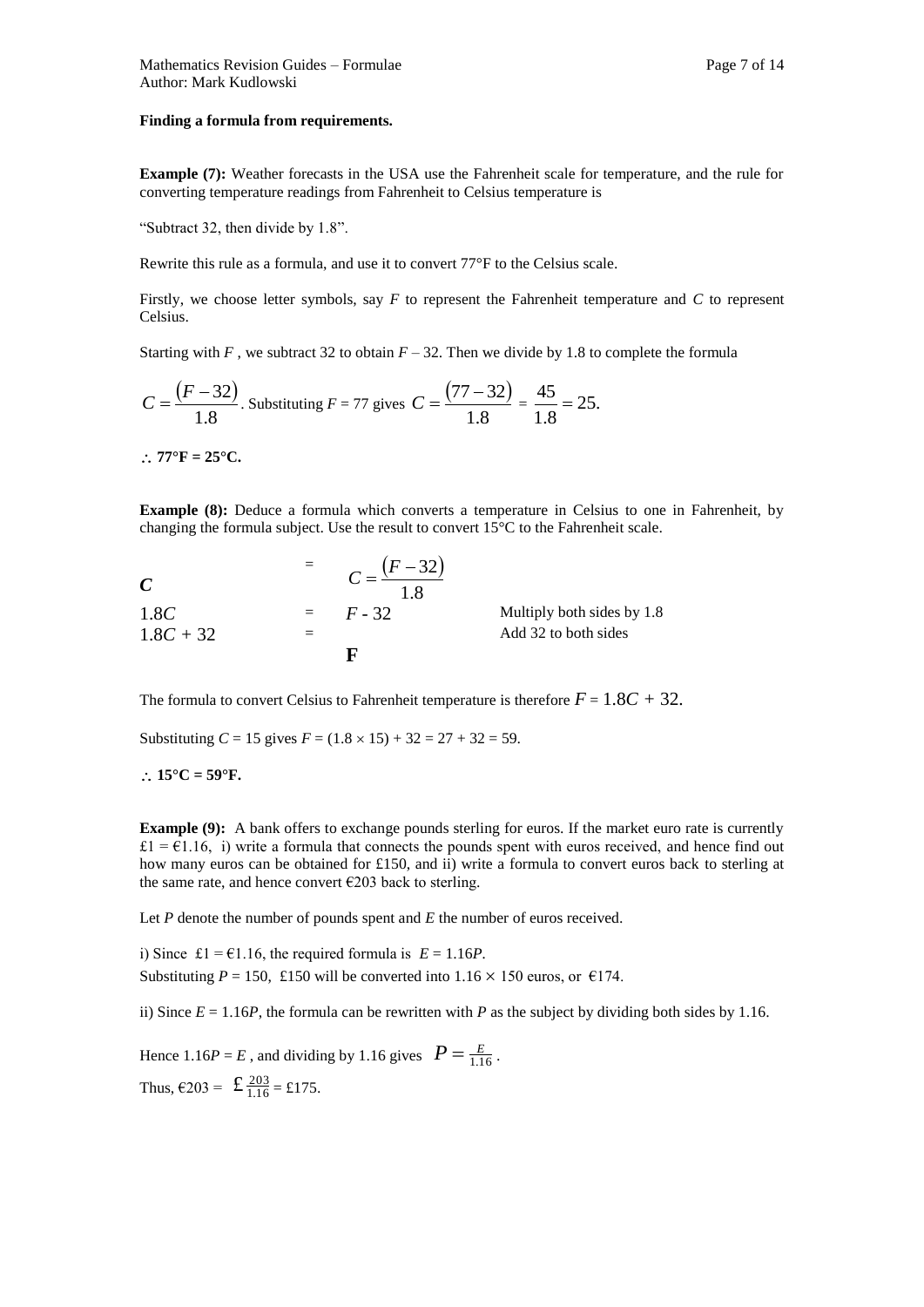# **Example (10).**

A car fuel tank has a capacity of 50 litres. Write a formula connecting the litres used, *L*, and the percentage *P* of fuel remaining in the tank, assuming no fill-up in between.

The amount of fuel left in the tank is  $50 - L$  litres. To express it as a percentage of the total, divide  $(50 - L)$  by 50 and multiply it by 100.

The required formula is

$$
P = \frac{100(50 - L)}{50} = 2(50 - L)
$$

#### **Example (11).**

The internal angles of a triangle add up to 180°, and those of a quadrilateral add up to 360°. For each extra side of the polygon, an extra 180° is added to the angle sum. Write a formula connecting the number of sides, *n*, of a polygon and the internal angle sum, *S*.

When *n* is increased by 1, *S* increases by 180°, suggesting that the formula would include 180*n*. When  $n = 3$ ,  $S = 180 \times 1$ , and when  $n = 4$ ,  $S = 360 = 180 \times 2$ . The multiple of 180° is evidently two less than the number of sides of the polygon.

The required formula is thus  $S = 180(n-2)$ °.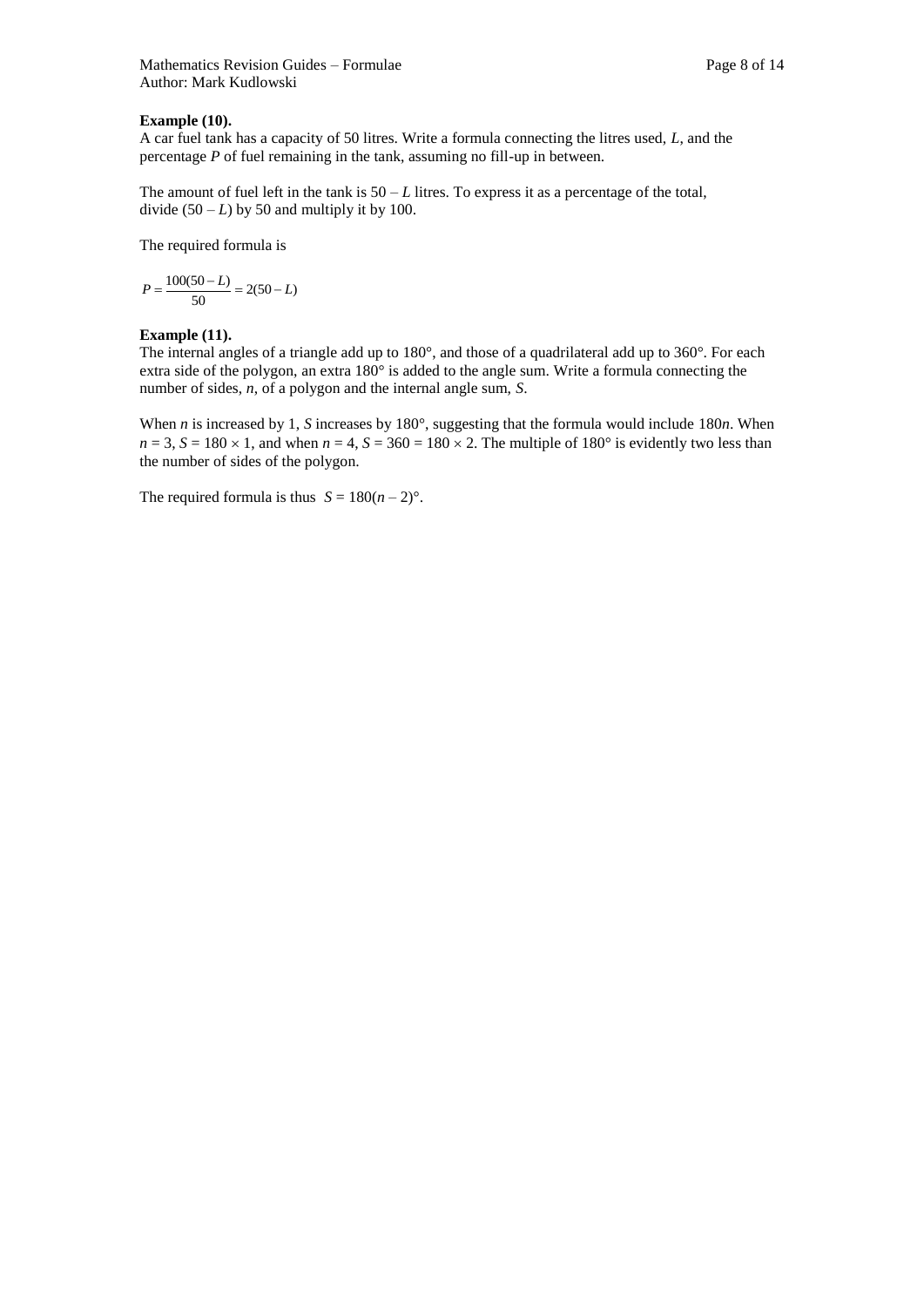#### **The Formula Triangle.**

If a formula has three variables, where one is a product or a quotient of the other two, is is useful to illustrate the relationship by a **formula triangle**.

Some of the more important relationships are shown as follows; physics students might be familiar of other examples.

#### **Density.**

**Example (12):** Density is measured by dividing the mass of a substance by its volume, i.e.  $D = \frac{M}{V}$  $D = \frac{M}{I}$ .

Draw the formula triangle to show the relationship.

Using the symbols  $D$  for density,  $M$  for mass and  $V$ for volume, we first put the quotient into the empty triangle on the left, and then complete the triangle by putting  $\boldsymbol{D}$  and the  $\times$  sign on the bottom row.

We can now use the completed formula triangle as follows:

If we need to find the mass, we cover up the *M* to leave the required formula  $D \times V$ .

M М V  $D \times V$ 

 $M = mass$ ;  $V = volume$ ;  $D = density$ 

To find the density, we cover up the  $D$  and the  $\times$  sign to leave *M/V*.

To find the volume, we cover up the *V* and the  $\times$  sign to leave *M/D*.

The next two examples make use of the following densities:

Iron:  $7.8 \text{ g/cm}^3$  Lead:  $11.4 \text{ g/cm}^3$  Gold:  $19.3 \text{ g/cm}^3$ 

**Example (13):** Find the mass of an iron cube of side 15 cm. Give your answer in kilograms to the nearest 0.1 kg.

The volume *V* of the block is  $15 \times 15 \times 15 = 3375 \text{ cm}^3$  and its density *D* is 7.8 g/cm<sup>3</sup>. Covering up *M*on the formula triangle leaves us with  $D \times V$  which works out at

 $3375 \times 7.8$  g, or 26,325 g. In kilograms, this is 26.3 kg to the nearest 0.1 kg.

**Example (14):** A gold ingot was stolen from a display at a museum. Its mass was 41 kg and its dimensions were 30 cm  $\times$  12 cm  $\times$  10 cm. Strangely enough, the police were not too concerned about the theft when they were told the facts about the ingot. Could you suggest why ?

The volume *V* of the ingot was  $30 \times 12 \times 10 = 3600 \text{ cm}^3$  and its mass *M* was 41000 g (remember to convert kg to g by multiplying by 1000).

Covering up *D* on the formula triangle leaves us with *M/V* which works out at 3600  $\frac{41000}{2}$  or 11.4 g/cm<sup>3</sup>.

The density of the ingot was  $11.4$  g/cm<sup>3</sup> - the 'gold' ingot was actually a dummy made of lead !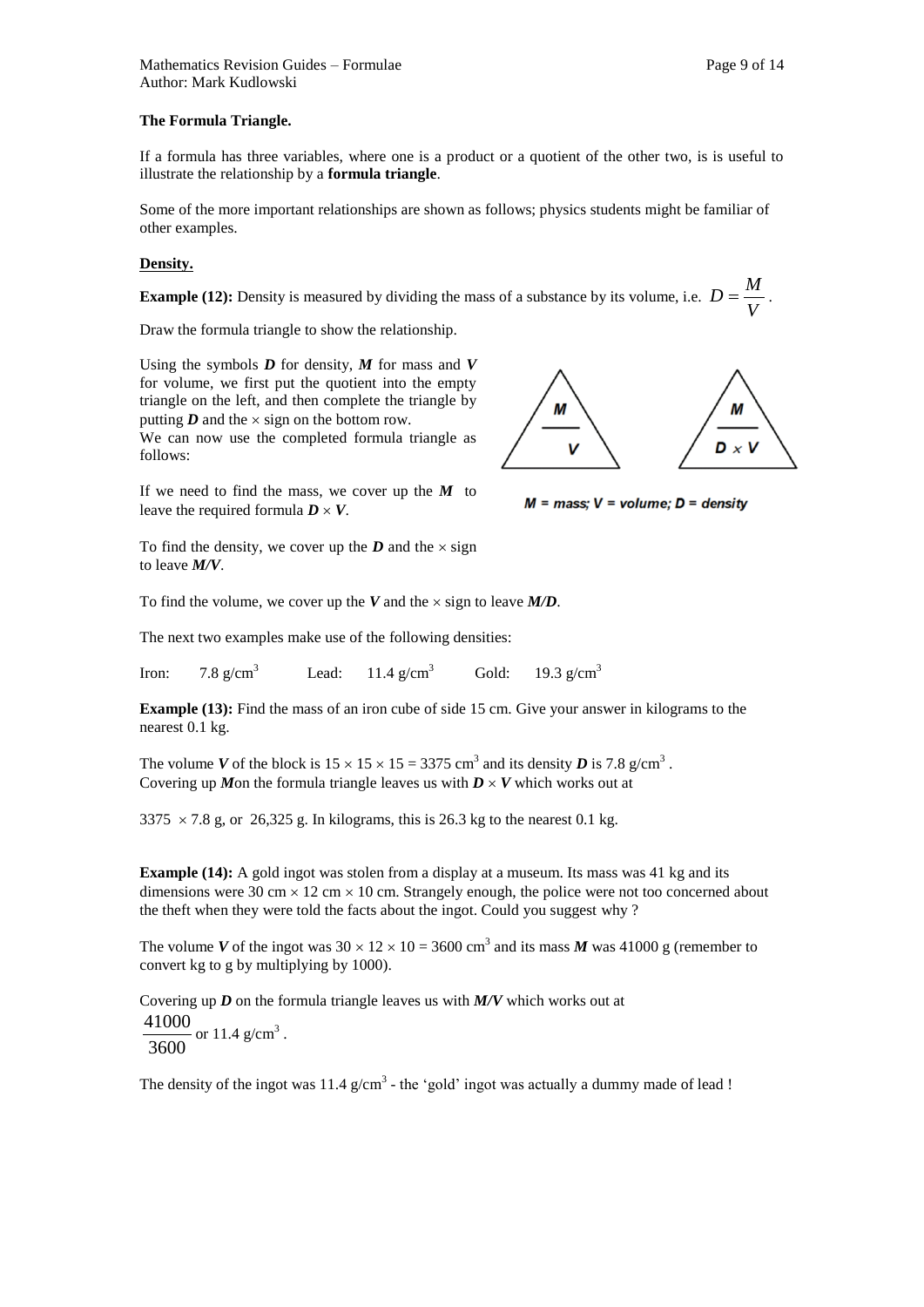**Example (15):** A garage owner produces a motor oil blend by mixing 17 litres of light oil of density 0.85 g/cm<sup>3</sup> with 8 litres of heavy oil of density 0.9 g/cm<sup>3</sup>. Calculate the density of the blended oil.

We multiply the volume of each individual oil by its density to find the mass :

17 litres of light oil of density 0.85 g/cm<sup>3</sup> has a total mass of  $17 \times 0.85$  kg = 14.45 kg. 8 litres of heavy oil of density 0.9 g/cm<sup>3</sup> has a total mass of  $8 \times 0.9$  kg = 7.20 kg.

By addition, 25 litres of the blend has a mass of 21.65 kg, and so the density is  $\frac{256}{25}$  $\frac{21.65}{\cdot}$  or 0.866 kg / *l* .

As 1 litre =  $1000 \text{ cm}^3$  and 1 kg =  $1000 \text{ g}$ , this density can be stated as  $0.866 \text{ g/cm}^3$ .

**Example (16)**: A candlemaker mixes 17kg of light wax of density 0.85  $g/cm<sup>3</sup>$  and 8 kg of heavy wax of density  $0.9 \text{ g/cm}^3$ . Calculate the density of the mixed wax.

The quantities and values in this example are the same as those in the previous one, but there is an important difference, because here we work with *masses* rather than *volumes.*

17 kg of light wax of density 0.85 g/cm<sup>3</sup> has a volume of  $\frac{1/000}{0.000} = 20,000$ 0.85  $\frac{17000}{2.000} = 20,000 \text{ cm}^3.$ 

Likewise 8 kg of heavy wax of density 0.9 g/cm<sup>3</sup> has a volume of  $\frac{8000}{0.8}$  = 8,889 0.9  $\frac{8000}{2.00} = 8,889 \text{ cm}^3.$ 

By addition, 25 kg of the mixed wax has a volume of  $28,889 \text{ cm}^3$ .

Hence the density of the wax mixture is  $\frac{25000}{20000} = 0.865$ 28889  $\frac{25000}{20000} = 0.865$  g/cm<sup>3</sup>.

Note the slight difference between the calculated density between this example and the previous one.

**Example (17) (Algebra tie-in):** Tom is an amateur winemaker, but the juice from his own grapes has a density of 1.07  $g/cm<sup>3</sup>$  which is too low to make a decent wine. He wants to increase the density to 1.09  $g/cm<sup>3</sup>$ , and to do this, he adds concentrated grape juice of density 1.34  $g/cm<sup>3</sup>$ .

Given that Tom has 5 litres of grape juice to begin with, how much concentrate does he need to increase the density of the juice from 1.07 to 1.09  $g/cm<sup>3</sup>$ ?

Tom's original 5 litres of grape juice has a mass of  $5 \times 1.07$  kg, or 5.35 kg. He needs *x* litres of concentrate of density 1.34  $g/cm<sup>3</sup>$ , and that adds 1.34*x* kg extra mass to his juice. After adding the concentrate, he will have a total volume of  $(5 + x)$  litres of juice, and the mass of the juice will be  $(5.35 + 1.34x)$  kg.

Since density is mass divided by volume, and Tom requires a density of 1.09  $g/cm<sup>3</sup>$  for his juice, we form the equation  $\frac{3.55 + 1.5 + x}{5} = 1.09$ 5  $\frac{5.35 + 1.34x}{1} =$  $\ddot{}$  $\ddot{}$ *x*  $\frac{x}{x} = 1.09$ .

This rearranges to  $5.35 + 1.34x = 1.09(5 + x) \rightarrow 5.35 + 1.34x = 5.45 + 1.09x$  $\rightarrow$  1.34*x* = 0.1 + 1.09*x*  $\rightarrow$  0.25*x* = 0.1  $\rightarrow$  *x* = 0.4.

Tom therefore needs **0.4 litres**, or **400 ml**, of concentrate to raise the density of the juice from 1.07 to  $1.09$  g/cm<sup>3</sup>.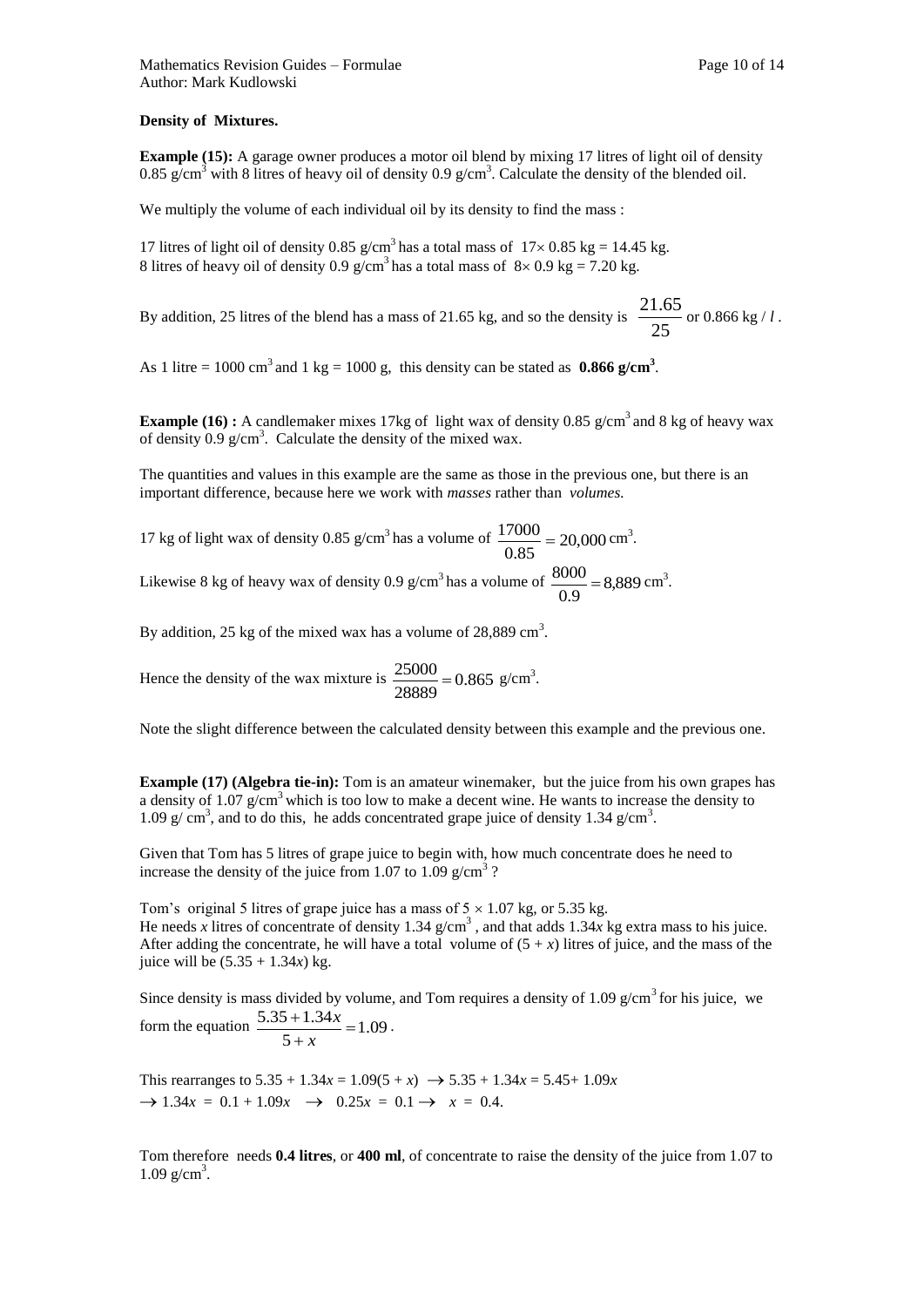Using the symbols  $D$  for distance,  $V$  for speed and  $T$  for time, we first put the product into the empty triangle below left, and then complete the triangle by putting *D* and the division bar above it .

To find the distance, we cover up the *D* to leave the required formula  $V \times T$ .

To find the speed (velocity), we cover up the *V*  and the  $\times$  sign to leave  $D/T$ .

To find the time, we cover up the *T* and the  $\times$  sign to leave  $D/V$ .



 $D =$  distance;  $V =$  velocity (speed);  $T =$  time

**Example (18):** A train takes 2 hours and 18 minutes to cover the 184 miles between Manchester and London. Find the average speed in miles per hour.

Here we have  $D = 184$  and  $T = 2.3$  (remember that 18 minutes = 0.3 hours) and we require *V*.

We therefore cover up *V* to be left with *D/T*, which works out at  $\frac{2.3}{2.3}$  $\frac{184}{22}$  or 80 m.p.h.

**Example (19):** Another train takes 2 hours and 6 minutes to cover the distance between London and York at an average speed of 90 miles per hour. What is the distance between London and York ?

The time  $T = 2.1$  hours and the speed  $V = 90$ , but we require *D*. Covering up *D* on the formula triangle leaves us with  $T \times V$  which works out at 2.1  $\times$  90, or 189.

The distance between London and York is therefore 189 miles.

#### **Difference between velocity and speed.**

Although velocity and speed are often taken to be the same, there is a subtle difference between the two, and it is particularly important in physics.

Speed has **magnitude** but no **direction**, but velocity has both.

A southbound train from Manchester to London might have the same average *speed* of 80 miles per hour as a northbound one from London to Manchester, but when it comes to velocities, we would have to choose one of the directions as being positive and the other one as negative.

If we took the southbound direction as positive, then the southbound train could be said to have a velocity of 80 mph, but the northbound one a velocity of -80 mph.

Similarly a car going round a roundabout might have a constant *speed*, but because of its changing direction, its *velocity* would not be constant.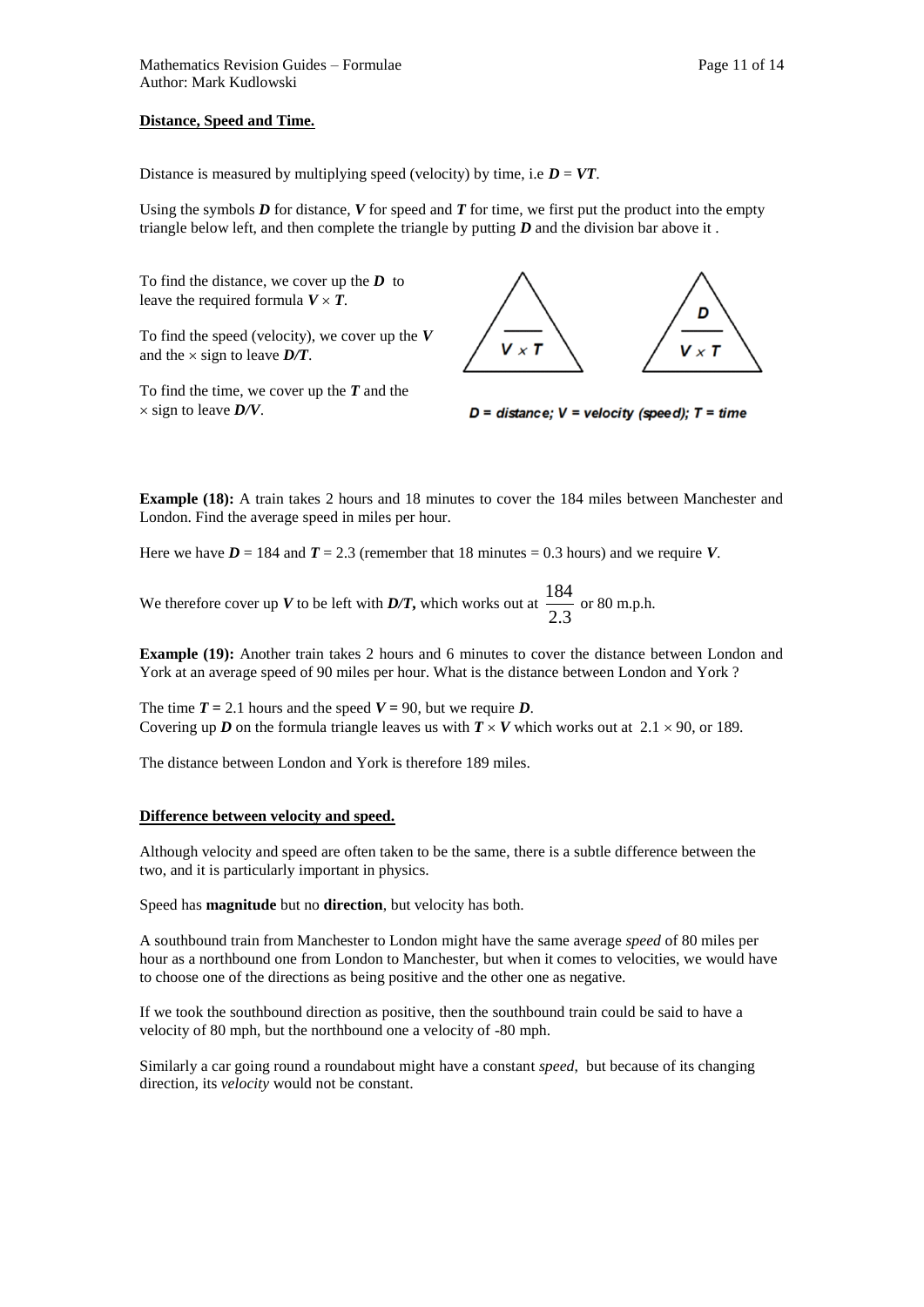# **Further Speed and Time Problems.**

**Example (20):** Jeremy drove off from Newcastle at 10:15 to attend a conference in Liverpool at 14:00. He by-passed Leeds, 105 miles past Newcastle, at 11:55, but the second part of his journey to Liverpool was much slower, averaging only 45 mph, while still taking the same time as the Newcastle-Leeds section.

i) How many minutes did Jeremy have to spare when he arrived at Liverpool ?

- ii) Calculate Jeremy's average speed in miles per hour between Newcastle and Leeds.
- iii) Calculate the distance between Leeds and Liverpool.
- iv) Hence calculate Jeremy's average speed between Newcastle and Liverpool.

i) The time interval from 10:15 to 11:55 is 1 hour and 40 minutes, or 100 minutes, for the Newcastle-Leeds section, and it took Jeremy the same time to continue on to Liverpool, so he arrived there at 13:35, leaving him with 25 minutes to spare before the start of the conference.

ii) Jeremy's average speed between Newcastle and Leeds is obtained by dividing the distance of 105 miles by the time of 100 minutes, but that would give the average speed in miles *per minute* rather than in miles *per hour*, so we have to multiply by 60.

Hence Jeremy's average speed between Newcastle and Leeds was  $\frac{100}{100} \times 60 = 63$ 100  $\frac{105}{100}$  × 60 = 63 m.p.h.

iii) Distance is speed multiplied by time, so we multiply the speed of 45 m.p.h. by the time, which is 100 minutes, or 1 hour and 40 minutes, or  $1\frac{2}{3}$  hours. (Because the speed is stated in m.p.h. we use

hours rather than minutes as our time units).

Hence the distance from Leeds to Liverpool is  $45 \times 1\frac{2}{3} = 75$  miles.

iv) The total distance from Newcastle to Liverpool is 180 miles, and Jeremy's total driving time was 200 minutes.

Calculating as in ii), the average speed between Newcastle and Liverpool was  $\frac{180}{200} \times 60 = 54$  $\frac{180}{200} \times 60 = 54$  m.p.h.

We could have tabled the initial facts and completed as we went along:

After part i): Travel times calculated

|                 | Distance  | Time     | Average Speed |
|-----------------|-----------|----------|---------------|
| Newcastle-Leeds | 105 miles | 1 h 40 m |               |
| Leeds-Liverpool |           | 1 h 40 m | $45$ mph      |
| Whole journey   |           | 3 h 20 m |               |

After parts ii) and iii): Average speed for first stage, and distance for second stage calculated

|                 | Distance  | Time     | Average Speed |
|-----------------|-----------|----------|---------------|
| Newcastle-Leeds | 105 miles | 1 h 40 m | 63 mph        |
| Leeds-Liverpool | 75 miles  | 1 h 40 m | $45$ mph      |
| Whole journey   |           | 3 h 20 m |               |

After part iv): Distances totalled and average speed for whole journey calculated

|                 | Distance  | Time     | Average Speed |
|-----------------|-----------|----------|---------------|
| Newcastle-Leeds | 105 miles | 1 h 40 m | $63$ mph      |
| Leeds-Liverpool | 75 miles  | 1 h 40 m | $45$ mph      |
| Whole journey   | 180 miles | 3 h 20 m | 54 mph        |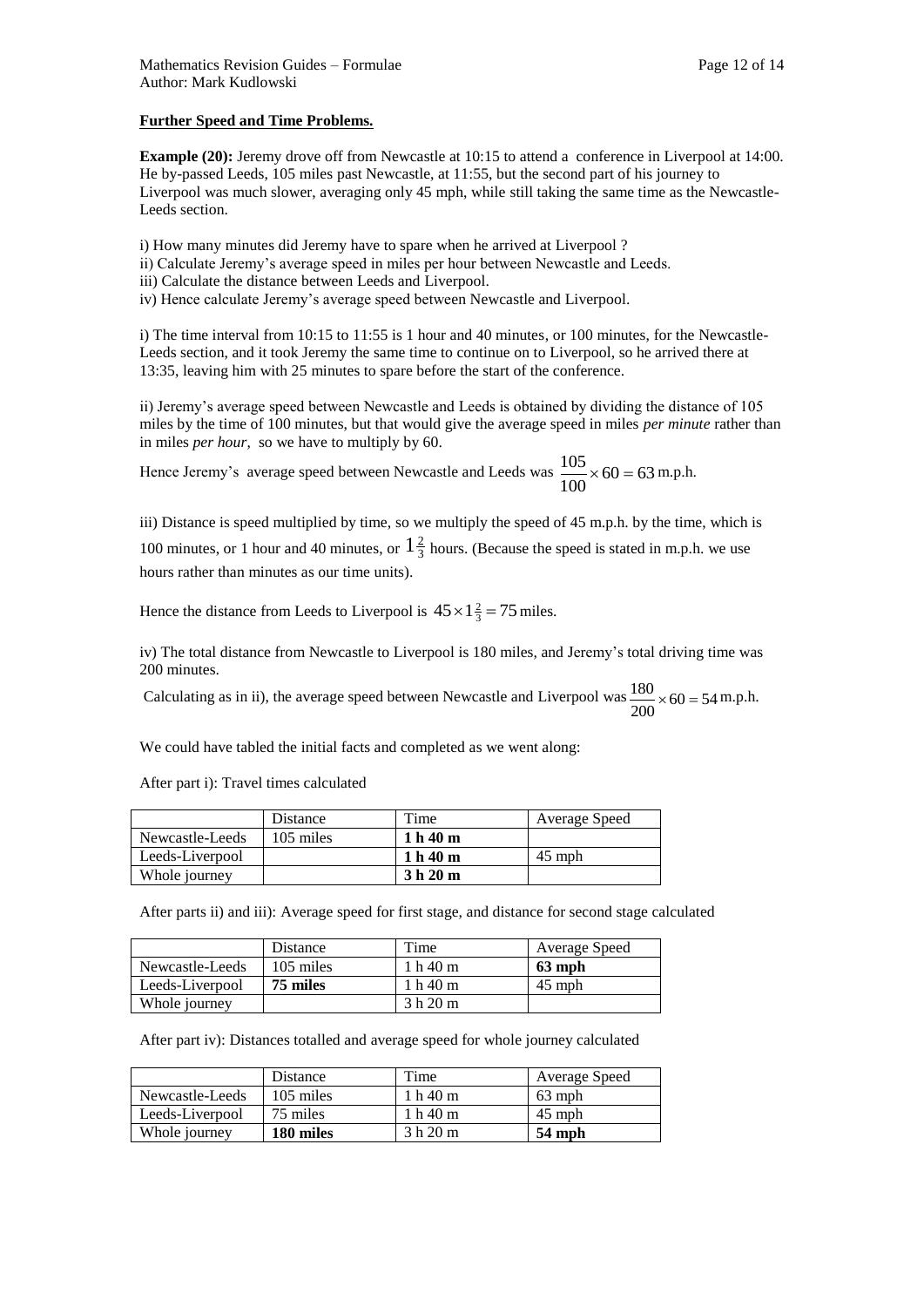#### **Average Speed.**

**Example (20a):** Jeremy discussed the journey with his colleague James, remarking on his average speeds.

Jeremy: "James, my average speeds for each part of my trip were 63 m.p.h. and 45 m.p.h, and my average speed for the whole journey was 54 m.p.h..That means you can find the average speed for a whole trip by adding the speeds for the two separate stages and halving. How hard can it be ?"

James: "It's not as easy as that. It only works if the times taken for each section of the journey happen to be the same."

Show that James's conclusion is correct by representing the time for each part by *t*, the speed of the first part as *u*, and the speed of the second part as *v.*

Distance is speed  $\times$  time, so the first part of the distance is *ut*, and the second part is *vt*. The total time is 2*t* and the total distance is  $ut + vt$  or  $(u + v) t$ .

Hence the average speed in this special case is  $\frac{(x+1)^2}{2t} = \frac{(x+1)^2}{2}$  $(u + v)$ 2  $(u + v)t$   $(u + v)$ *t*  $\frac{u + v}{u} = \frac{(u + v)}{2}$ , i.e. the mean of *u* and *v*.

**Example (20b):** Some time later, James was driving down the motorway with Jeremy as passenger, when both came across a two-mile stretch of road works with an average speed camera set to a strict maximum speed limit of 40 mph. James therefore proceeded to drive the first mile at 60 mph, but slowed down to 30 mph for his second mile.

Jeremy: "You idiot, James. We were talking average speeds only the other day, and you did half the distance at 60 and half at 30, so that's an average speed of 45. We'll get a speeding fine for this."

James: "If you remember what I told you, your average speed would have been 45 if you'd spent the same *time*, not the same *distance*, doing 60 for one part and 30 for the other. I think we'll be all right here, after all that."

Show, with full working, why James was right not to be worried about receiving a speeding fine.

A speed of 60 miles per hour is the same as one mile per minute, so it took James one minute to cover his first mile. He drove the second mile at 30 miles per hour, which is half a mile per minute, or a mile in two minutes.

James had driven 2 miles in 3 minutes, or  $\frac{2}{3} \times 60 = 40$ 3  $\frac{2}{2} \times 60 = 40$  m.p.h.

We could also have reasoned : 2 miles in 3 minutes  $= 20$  miles in 30 minutes, or 40 miles in 60 minutes – i.e. 40 m.p.h.

James was therefore correct in saying he would escape a speeding fine.